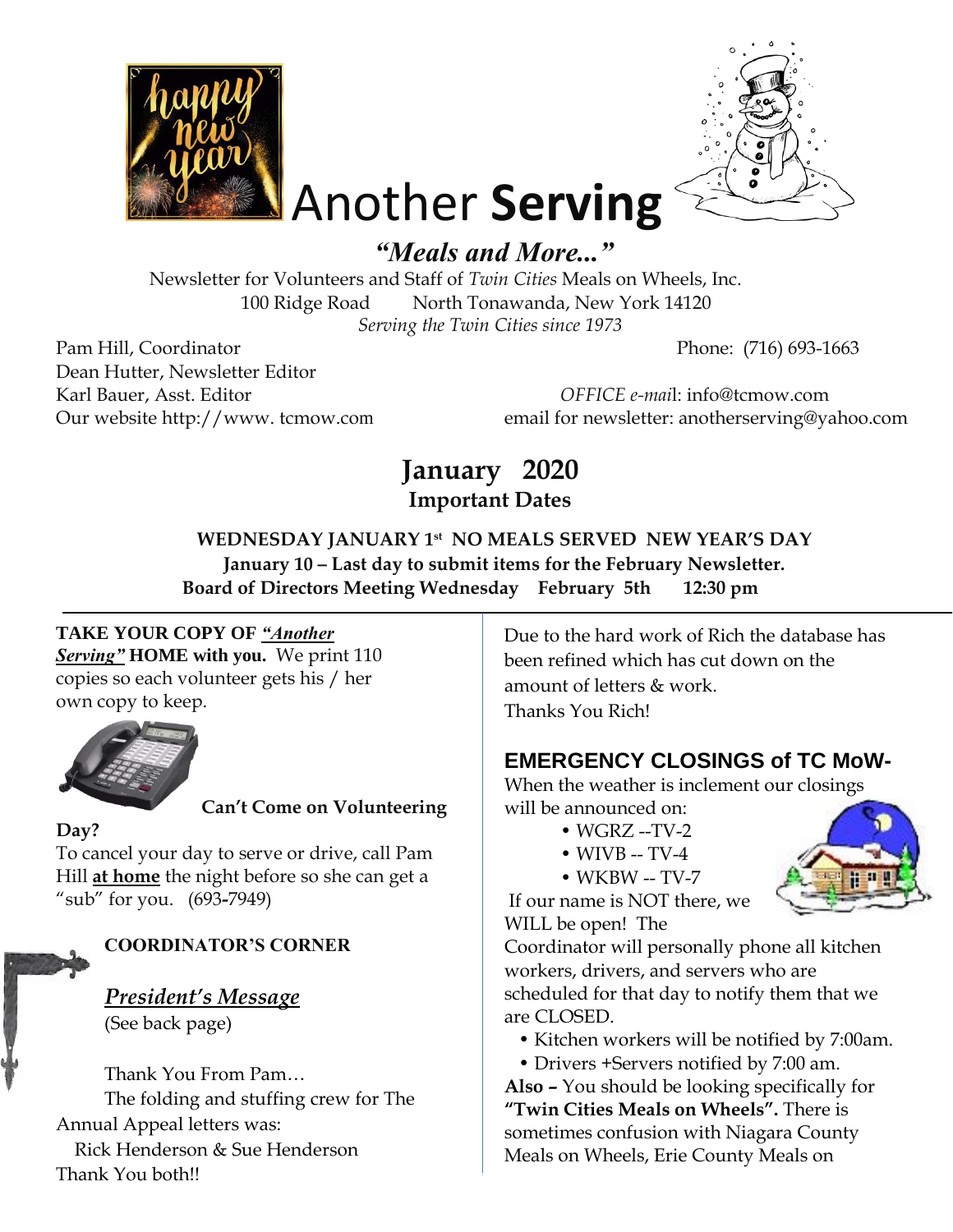Wheels, and Western New York Meals on Wheels. We are none of those.



 **News For our Volunteers** 

#### **Safety suggestions when you deliver meals:**

1. Don't forget to have your cell phone with you when you deliver meals.

2. If client answers door (or is readily seen in room) ask how they are feeling. If door is unlocked, call out & go in. If you can't see the client, call out. If no answer, look in other rooms, call out several times. If you still can't find them, leave meal on a table, call Pam and she will take it from that point, calling to find a family member or friend. Go on to next delivery.

3. If door is locked, (and there is no answer to your ring or knock) let Pam know when you return to the office. She will check with a family member or an emergency number. After hanging meal on door in a grocery bag, go on to next client.

# **4. If a client is discovered to have fallen, or is ill or unconscious, call 911 immediately. Then call Pam, she will call the emergency number(s) we have for each client. DO NOT LIFT CLIENT OR HELP THEM TO GET UP, EVEN IF THEY ASK YOU TO DO SO!**

911 First Responders are the professionals here and will do that when they arrive. Please wait with the client until 911 arrives. Then you can continue on your deliveries, someone will have called the remaining clients on the route to say you will be late and the reason for it.

5. Be particularly cautious when backing out of a driveway. Prepare for your next delivery before you do, not while you are on the road. Be very sure to observe all stop signs, and what other drivers are doing near you.

**And,** Don't make the news because you didn't get a flu shot. Seasonal flu is a contagious respiratory illness that occurs every year, most often during the winter and early spring. It most severely affects individuals 65 years of age and older, therefore every year a new vaccine is made available to help prevent seasonal flu. We don't want you to get the flu or to give it to our clients or other volunteers at MoW.

## **Volunteer News Always Needed --**

News that you would like to share with your volunteer friends at TC MoW is needed for "*Another Serving*

You may want to provide news about:

- Vacation trips
- Happy events / sad events
- Wedding anniversaries (50, 60, 70, etc.)
- New grandchild, great-grand kids, etc.
- Injuries / surgeries

Forms are provided (in **blue** pocket) above the plastic rack where you pick up your newsletter. Place the completed form in the **yellow** pocket.

**When you" retire" from volunteering** at Twin Cities MoW, do NOT give a MoW shirt to charity (Salvation Army, Goodwill, Am vets, etc.). The shirt could be used as ID for a thief to get into the home of a meal recipient, thinking that the thief was bringing a meal, when actually they were going to rob or harm the meal recipient.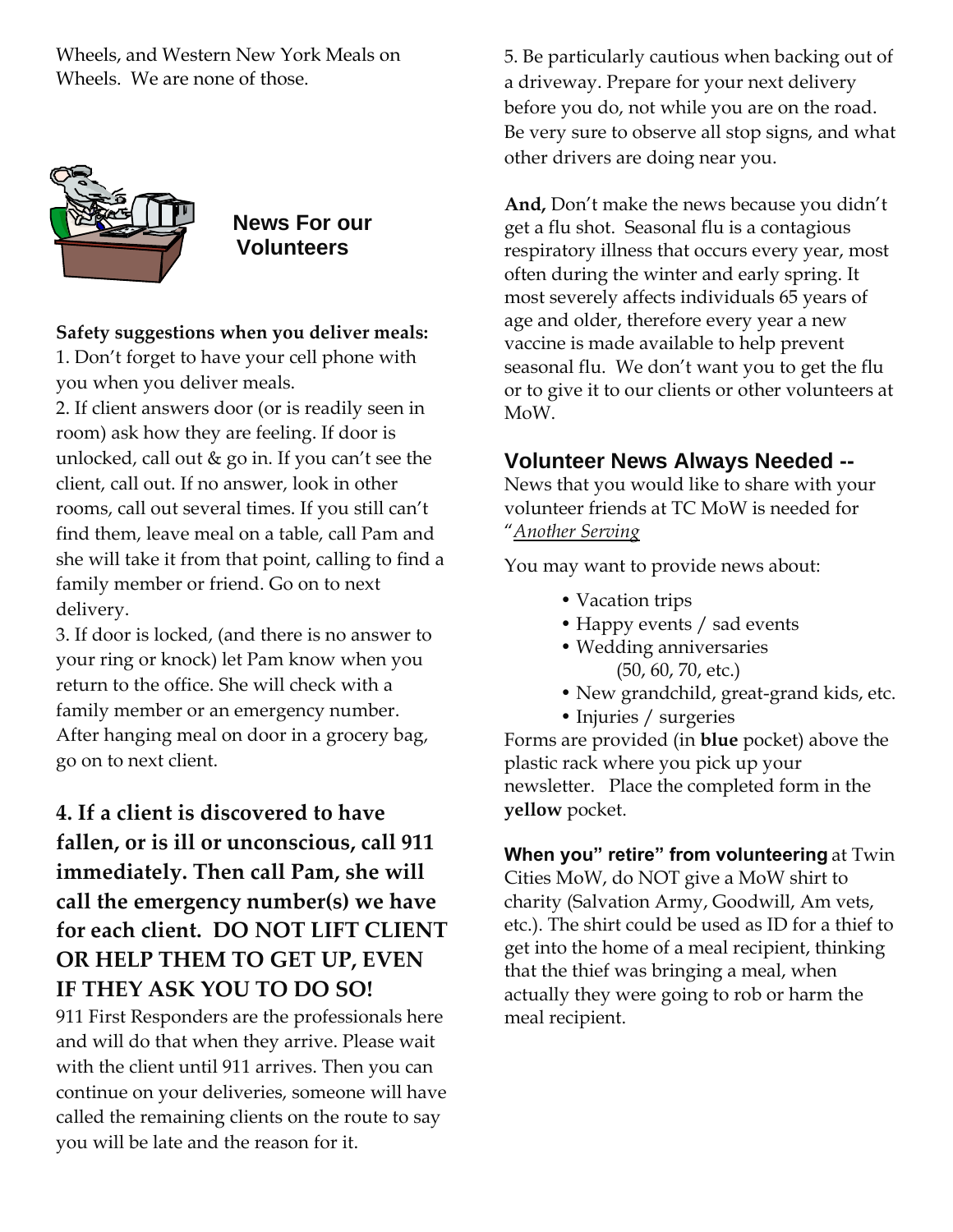# **In Our Thoughts & Prayers**



• Pray for the folks threatened by forest fires, floods, severe heat, storms, and hurricanes.

• Pray for **our military** and **personnel** in Afghanistan and

throughout the world.

- Pray for **world peace** and **wisdom for government leaders** at all levels.
- Pray for God's comfort for the families of those we have lost.

# **Volunteers are always needed** —

**Bring a friend to see what you do at Twin Cities MoW** You are encouraged to "Bring a Friend" on the day you come to help at Twin Cities MoW.

Your friend would be with YOU as you

- do your tasks as a kitchen helper
- drive to deliver meals

• take meals into the homes of meal recipients

"Bring a Friend" can be at any time. No advance notice required. This may generate interest in future volunteering at Twin Cities MoW.

**TCCO News**…Coming Soon, our annual PENNEY DRIVE beginning March 1st. SAVE YOUR pennies NOW!

### *News of Volunteers*

**John & Sue Cahill** again volunteered to deliver meals for the City Mission , both Thanksgiving and Christmas. They service Fridays on Rt. 6 Great job to help out on holidays!

#### **Grandpa and Grandma**

Sam & Debbie Aronica of Wheatfield became grandparents of Baby BOY… NicoJeffrey Friday December 19th, 7lbs. 1oz.

#### **Some unusual fundraisers…**

President Karl Bauer has collected lost golf balls for the past 3 plus years from the Deerwood Golf Course, which is his back yard. Wife June cleans all of them and Karl sets up a table near the course and sells the golf balls, donating over \$1,466.00 to MoW! Thank you Karl and June.

Mary Ann Hutter donated a dozen collectable Santa's to June for her summer Side Walk Sale. They didn't sell there, so Eileen Britton saved them and tried to sell on line, again no sales. Eileen then brought them into MoW and they sold within minutes.

Donating \$45.00 to MoW.



### **HAPPY BIRTHDAY**–

Each month the names and date are listed for volunteers and staff who are celebrating a birthday during the month.

| $\alpha$ $\epsilon$ $\alpha$ $\alpha$ , $\alpha$ $\alpha$ |       |
|-----------------------------------------------------------|-------|
| Barbara Barrett                                           | 01/04 |
| Patricia Hibbert                                          | 01/05 |
| Jim Baldwin                                               | 01/12 |
| <b>Charles Wildt</b>                                      | 01/14 |
| <b>Bruce Blinston</b>                                     | 01/18 |
| Nancy Young                                               | 01/19 |
| Lin Raynor                                                | 01/20 |
| Helen Franc                                               | 01/22 |
| <b>Terry Fritz</b>                                        | 01/23 |
| Margo Fronczek                                            | 01/24 |
| Marjorie Proch                                            | 01/24 |
| Dana Caccamise                                            | 01/27 |
|                                                           |       |

# **Volunteering Anniversaries**

We applaud TC MoW volunteers who are celebrating an anniversary of their volunteering this month. The number of years of service at TC MoW is indicated after each name.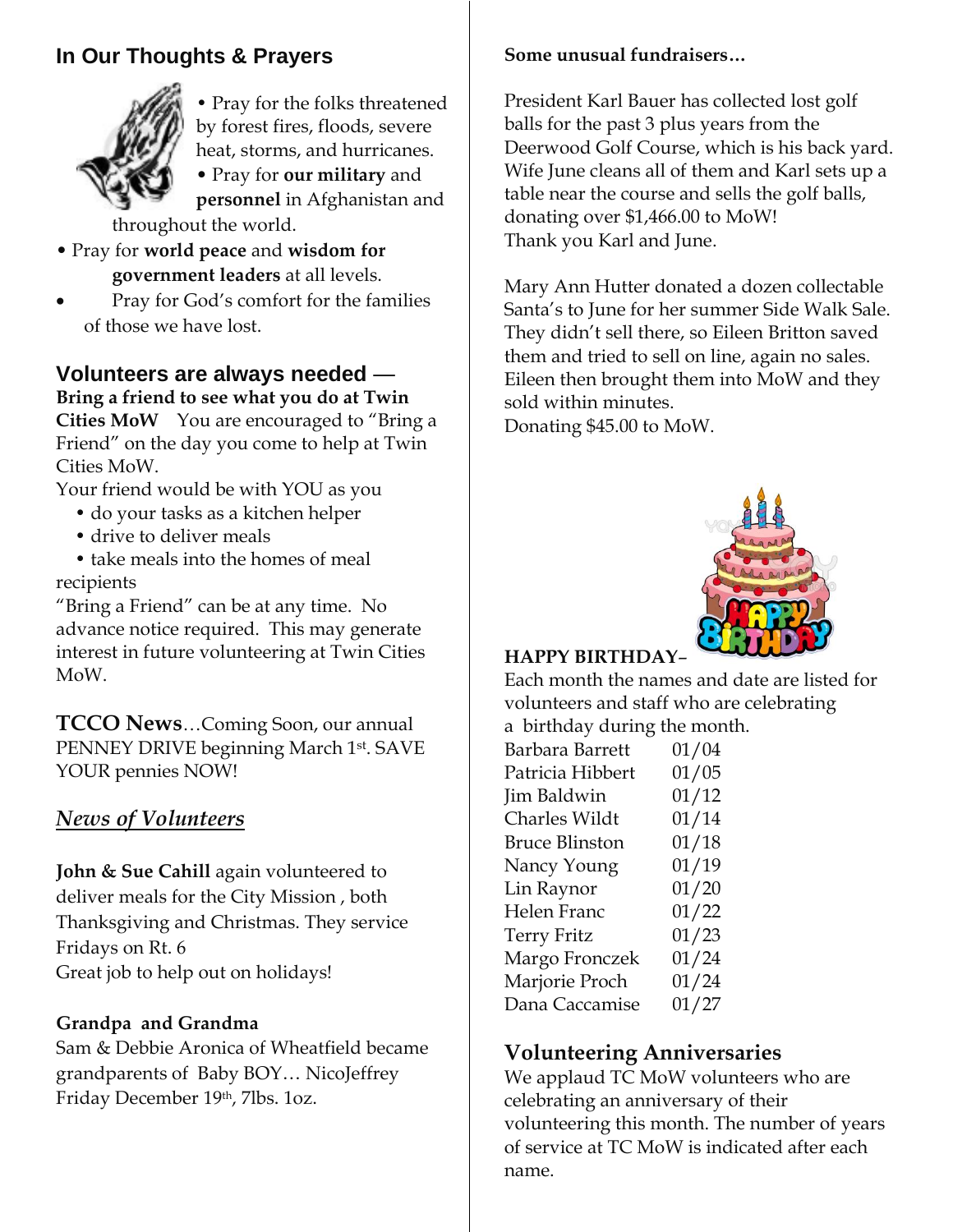| Frank Lund            | 25 |
|-----------------------|----|
| Gwen Opalinski        | 13 |
| Janet Holt            | 13 |
| Roberta Becker        | 12 |
| Vincent Becker        | 12 |
| <b>Gwen Daugherty</b> | 9  |
| William Cheehan       | 8  |
| Marcia Brock          | 7  |
| John Leous            | 7  |
| Deborah Bennet        | 2  |
|                       |    |



# *ROASTED BRUSSELS*



Heat oven 400F. Toss 1 lb. trimmed and halved Brussels sprouts with 2 Tbsp. olive oil, 1 tbsp. garlic powder, 1 tsp. black pepper, and  $\frac{1}{2}$  tsp. salt. Put in a 9x13-inch pan and roast 20 minutes, shaking every 5 minutes. Remove from oven. Toss with 1 Tbsp. balsamic vinegar. Sprinkle with ¼ cup grates Parmesan cheese, then continue roasting until melted, about 1 minute more. Sprinkle with crushed red pepper.

Serves 6.



# *SPAGHETTI DONUTS*

Preheat oven to 375F. Whisk together 2 eggs and 3 Tbsp. grated Parmesan, then stir in 2 cups leftover cooked spaghetti, ¼ cup marinara sauce, and  $\frac{1}{4}$  cup crumbled cooked bacon. Arrange mixture in a greased 6-hole doughnut pan or form 6 (3-inch) doughnut shapes on a greased 10x 15-inch baking pan. Bake until firm, about 15 minutes. Serve with additional marinara sauce. Makes 6.

\*\*\*\*\*\*\*\*\*\*\*\*\*\*\*\*\*\*

# *How to Make and Keep a New Year's Resolution*

According to the time management firm Franklin Covey, one third of resolutions don't make it passed the end of January. A lot of these resolutions fail because they're not the right resolution. Any resolution may be wrong for one of three main reasons:

- 1. It's a resolution created based on what someone else (or society) is telling you to change.
- 2. It's to vague.
- 3. You don't have a realistic plan for achieving your resolution. Resolutions need to be smart. Smart: That's an acronym (specific, measurable, achievable, relevant and time bound)
- 1. Specific your resolution should be absolutely clear. You should not just say you would like to lose weight. You should be specific, how much weight and at what time interval.
- 2. Measurable-Logging progress into a journal or making notes on your phone in important to track your progress and reinforce your behaviors.
- 3. Achievable If you have a large goal, break the goal into small steps to make the goal achievable. If the goal is too large you will become frustrated and quite too early.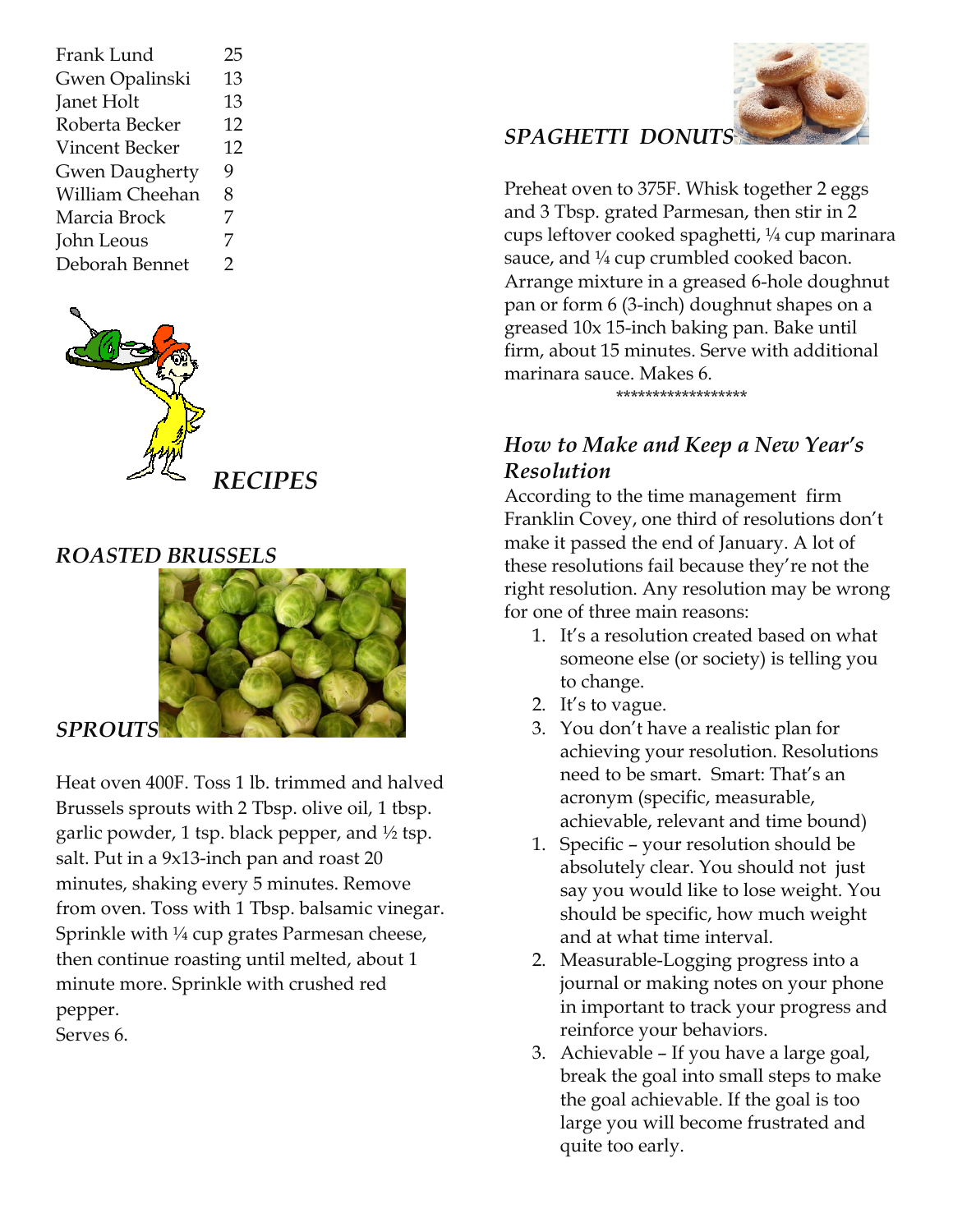4. Time bound – have a reasonable time line. Focus on the small wins so you can make gradual progress to your ultimate goal. NY Times 2017

### *The 12 Commandments of Growing Old*

#1 - Talk to yourself, because there are times you need expert advice.

#2 - Consider "in style" to be the clothes that still fit.

#3 - You don't need anger management, you just need people to stop pissing you off.

#4 - Your people skills are just fine. It's your tolerance for idiots that needs work.

#5 - The biggest lie you tell yourself is, "I don't need to write that down. I'll remember it."

#6 - These days, "on time" is when you get there.

#7 - Even duct tape can't fix stupid, but it sure does muffle the sound.

#8 - Wouldn't it be wonderful if we could put ourselves in the dryer for ten minutes, then come out wrinkle-free and three sizes smaller?

#9- You thought growing old would take a lot longer.

#10 - Aging sure has slowed you down, but it hasn't shut you up.

#121- You still haven't learned to act your age and hope you never will.

And one more:

So you know you're growing old when "one for the road" means taking a pee before you leave.



### *Words to live by.*

When one door closes and another door opens, you are probably in prison.

To me, "drink responsibly" means don't spill it.

When I say, "The other day," I could be referring to any time between yesterday and 15 years ago.

Interviewer: "So, tell me about yourself." Me: "I'd rather not. I kinda want this job."

Cop: "Please step out of the car." Me: "I'm too drunk. You get in."

I remember being able to get up without making sound effects.

I had my patience tested. I'm negative.

Remember, if you lose a sock in the dryer, it comes back as a Tupperware lid the doesn't fit any of your containers.

If you're sitting in public and a stranger takes the seat next to you, just stare straight ahead and say "Did you bring the money?"

When you ask me what I am doing today, and I say "nothing," it does not mean I am free. It means I am doing nothing.

Age 60 might be the new 40, but 9:00 is new midnight.

I finally got eight hours of sleep. It took me three days, but whatever.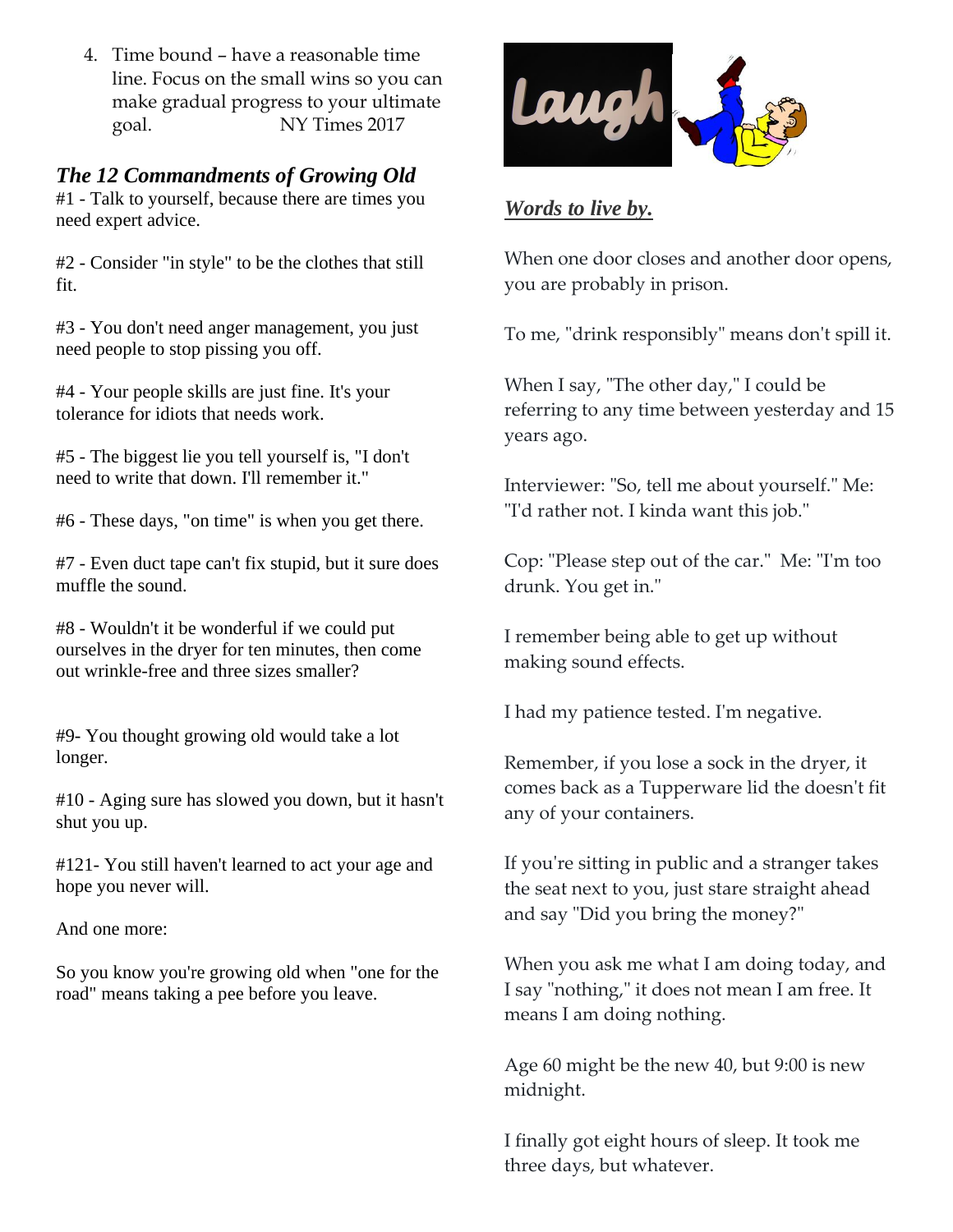I run like the winded.

I hate when a couple argues in public, and I missed the beginning and don't know whose side I'm on.

When someone asks what I did over the weekend, I squint and ask, "Why, what did you hear?"

I don't remember much from last night, but the fact that I needed sunglasses to open the fridge this morning tells me it was awesome.

When you do squats, are your knees supposed to sound like a goat chewing on an aluminum can stuffed with celery?

I don't mean to interrupt people. I just randomly remember things and get really excited.

When I ask for directions, please don't use words like "east."

It's the start of a brand new day, and I'm off like a herd of turtles.

Don't bother walking a mile in my shoes. That would be boring. Spend 30 seconds in my head. That'll freak you right out.

That moment when you walk into a spider web suddenly turns you into a karate master.

Sometimes, someone unexpected comes into your life outta nowhere, makes your heart race, and changes you forever. We call those people cops.

The older I get, the earlier it gets late.

My luck is like a bald guy who just won a comb.

# *CHUCKLES…*

Why couldn't the astronaut book a hotel on the moon? Because it was full.

How do pickles enjoy a day out? They relish it.

What do you call an old snowman? Water.

What's a pirate's favorite letter? Arrrrrrrrrr

What do you get when you cross an elephant with a fish? Swimming trunks.

Plus…

With a calendar, your days are numbered.

If it's true that we are here to help others, then what exactly are the others here for?

I ran three miles today. Finally I said, "Lady take your purse back."

You may have a heart of gold, but so does a hard-boiled egg.

My wife ran off with my best friend last week. I miss him!

## *Smile again…*

A: I have the perfect son. B: Does he smoke? A: No, he doesn't. B: Does he drink whiskey? A: No, he doesn't. B: Does he ever come home late? A: No, he doesn't.